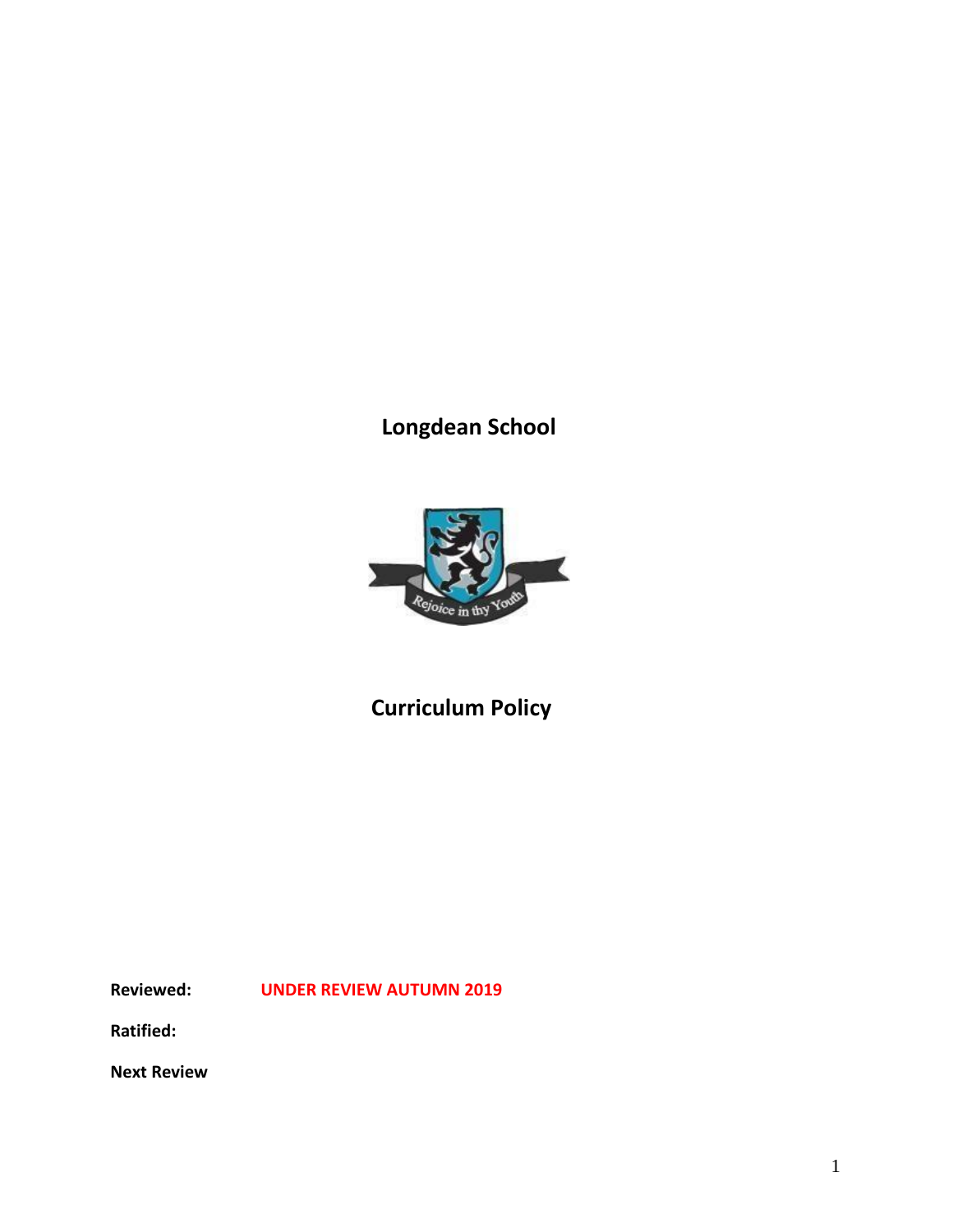## **Curriculum Policy**

#### **The Policy establishes:**

- Guiding principles and values which shape and inform the curriculum
- A coherent curriculum organisation within which effective teaching and learning can take place
- A framework for curriculum development throughout the school
- The relationship of the Curriculum Policy to a range of associated policies
- The resources and services available to support teaching and learning
- Monitoring and evaluation in relation to the curriculum
- Monitoring and review of the policy

#### **Section 1 – Principles and Values**

In drawing up the Curriculum Policy, the Governing Body seeks to ensure that curriculum provision at Longdean School is informed and guided by the following set of principles and values:

- There are equal opportunities for all students irrespective of gender, race, religion, disability and class. (See policies on Equal Opportunities, Race Relations and Disability)
- Longdean School is an inclusive school and this is reflected in admissions to the school, the range of educational opportunities available, the nature of curriculum provision and the support for learning for those students with particular needs
- The School's inclusiveness is extended to provide open access to all school courses to all students who can benefit from them
- The curriculum framework provided builds on the curriculum experience of the primary school and is coherent from Year 7 to Year 13, ensuring strong routes for progression throughout the school
- The curriculum and its teaching are determined by strong values which are incorporated into what is taught and into the way it is taught. Fundamental to these values are qualities of trust, mutual respect, honesty and openness, aimed at securing the self-esteem and dignity of every member of the school community
- The curriculum provided is broadly based and balanced at each Key Stage. In Key Stage 3 there is a largely common curriculum which is differentiated to meet students' aptitudes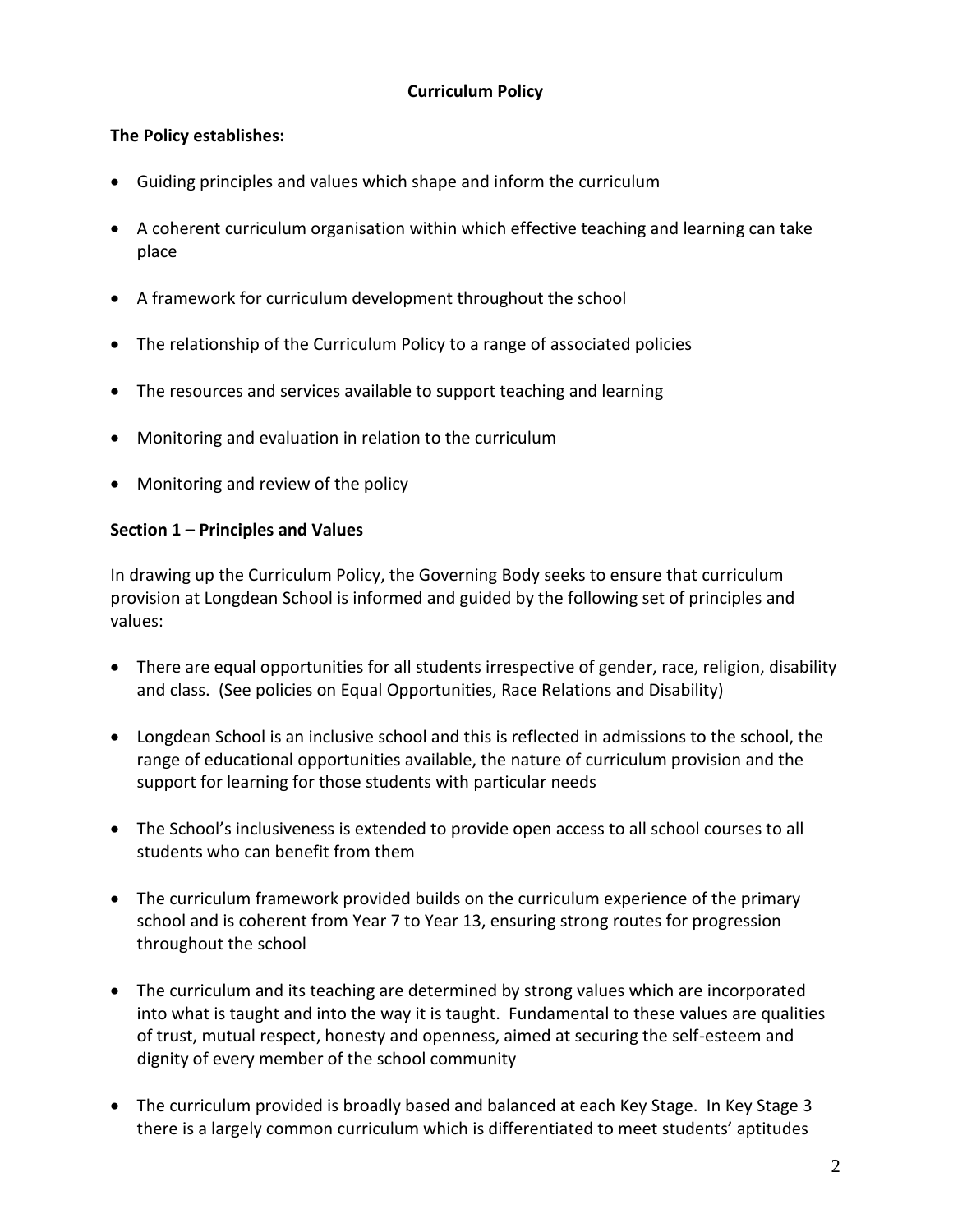and abilities based on four pathways. In Key Stage 4 students follow a recommended pathway which recognizes their different needs and interests, including courses provided with and by other institutions. At post-16, we aim to provide suitable progression routes on site for the majority of our Key Stage 4 students and to provide easy progression into other provision available through the Consortium and other local FE colleges. The school contributes to the Consortium, particularly in the areas where it has strengths

- In making varied and flexible provision, the Governors wish to secure genuine parity of esteem for all students. All students are equally deserving of our care and support
- The curriculum is appropriately differentiated throughout to take account of the differing abilities, needs and interests of the students. Differentiation is manifest in teaching and learning strategies, grouping and seating arrangements, activities and resources and levels of support
- A key aspect of the curriculum at all key stages is in preparing pupils for transition to the next stage of their education and into the adult world
- Support for learning meets the needs of all students and comes partly through effective differentiation but also from access to alternative courses, Student Support provision in the form of one-to-one work or classroom support with SEN staff, or support from outside agencies
- The curriculum endeavours to meet statutory requirements and to adopt the best of appropriate new developments
- Raising achievement is at the heart of the curriculum provision and its implementation

#### **Section 2 – Curriculum Organisation**

#### **Curriculum offer**

The National Curriculum provides the backbone of the Longdean School curriculum with deviations for two purposes:

- To provide opportunity and experience beyond the National Curriculum
- To use the 1996 Education Act (363 section) and more recent increases in flexibility to make alternative provision to meet a wider range of individual students' needs

A 'one size fits all' curriculum does not meet the needs of our students and increased flexibility in the legislative framework allows us to move towards a personalised curriculum to meet the individual needs of all students. Whilst we agree that students should receive a broad, balanced curriculum, we must be flexible enough to adapt the curriculum for students to maximize their chance for success and to allow them to specialise, to a degree, in order to capitalise on their strengths or interests.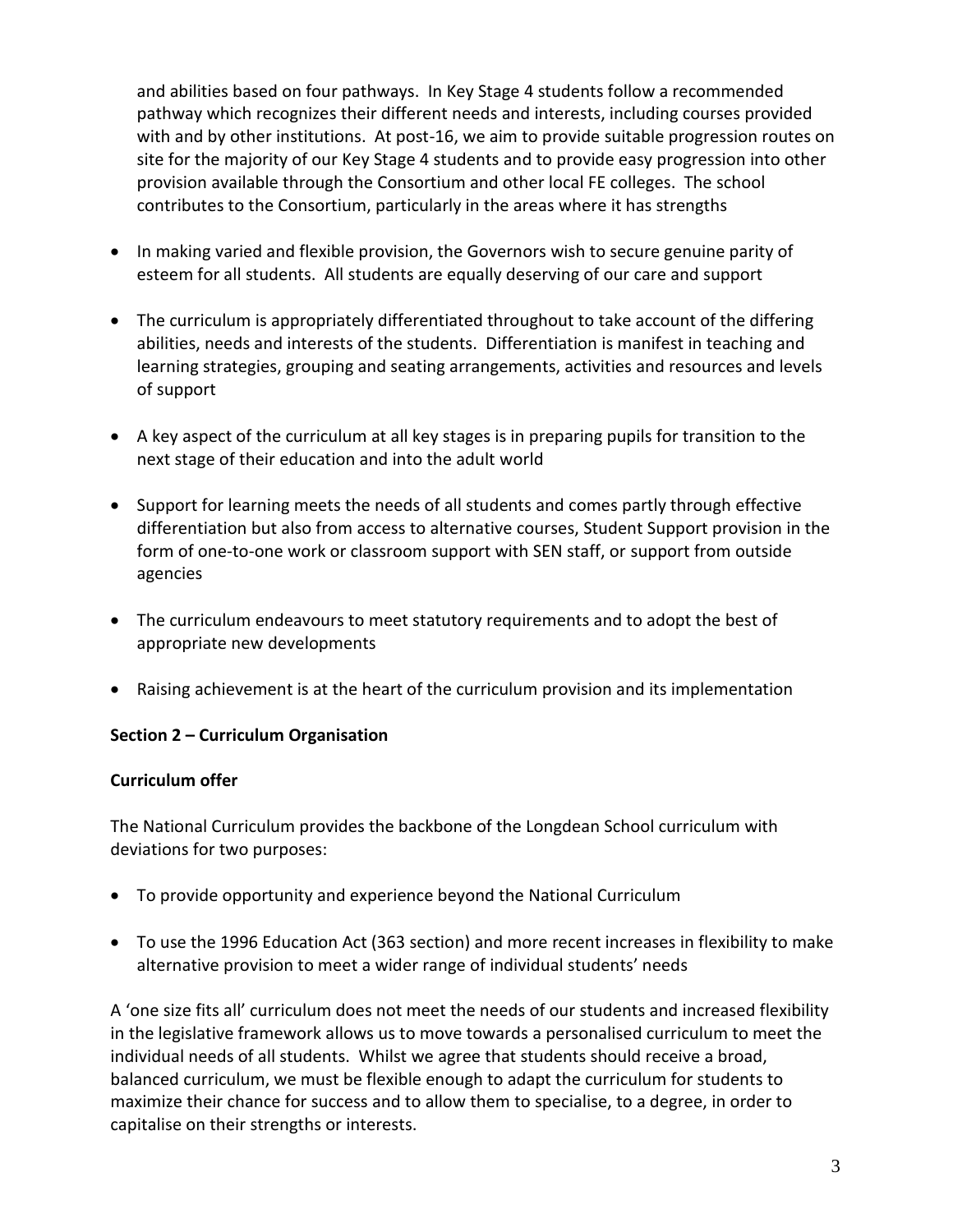This tests our ability to design and organise the curriculum and there are financial and other resource constraints to balance against student needs. The challenge is to provide the best possible provision that we can for every student within the resources available.

# **Key Stage 3 (Years 7 and 8)**

All students follow a core curriculum of English, Mathematics, Science, PE, Social Sciences, (RE and Citizenship), Technology, ICT, Geography, History and Creative Arts, (Art, Music and Drama). Students in pathways W, X and Y also learn a Modern Foreign Language (French or German). Students in the Z pathway follow an enhanced Literacy and Numeracy course. All students follow a competency curriculum, consisting of Opening Minds cross-curricular English, Geography, History and RE, with an emphasis on Literacy), Future Skills cross-curricular Maths, Science, ICT and Technology) and the Resilience Programme. The PLTS are delivered and assessed through this curriculum.

## **Key Stage 4**

All students follow a 3-year core curriculum consisting of English, Maths, Science, ICT, PE and Social Sciences. Students in pathways W and X continue to learn a Modern Foreign Language, (French or German). Students in W pathway study triple Science. Students are able to choose 3 option subjects which are studied and examined after one year. The option classes may be mixed-year group. They choose from a wide range of GCSE and BTEC courses, with guidance from senior staff. Students in pathways W and X have to choose either Geography or History as one of their options, in order to follow and EBACC Programme. Students in the Z pathway are able to choose a vocational college course during years 10 and 11, travelling at the local college for one day per week.

#### **Key Stage 5**

Membership of the East Dacorum Consortium provides the framework for our provision at 16+. The Consortium rationale is to provide the range of courses on multiple sites. The school has made a strong contribution to the Consortium provision at both Level 3 i.e. AS/A Level or equivalent, and provision at Level 2.

#### **Setting policy and arrangements**

The key determining factors in deciding on setting arrangements are:

- The need to provide effective differentiation and to match the curriculum to students' needs and abilities, setting being one of a number of possible mechanisms for doing this
- The wishes of a department to organise their teaching in a particular way
- The resources available within a department and the collaborative arrangements with other departments that will make a particular arrangement feasible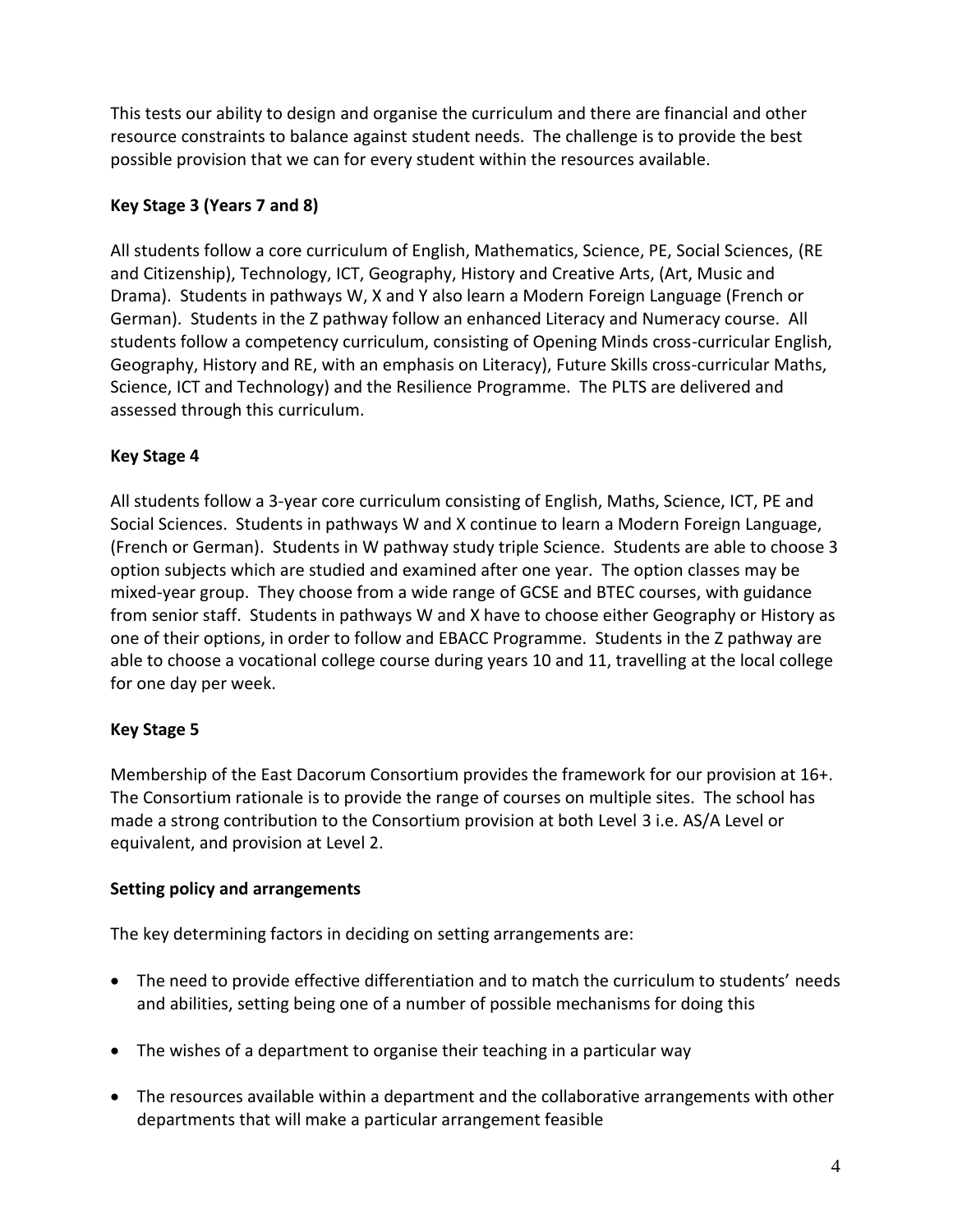#### **Options choice and guidance**

The curriculum flexibility outlined above emphasises the need for effective and impartial advice for students in their choice of optional courses at each stage of their school career. This should follow the guidelines in the Hertfordshire protocol and the good practice outlined in the QCA publication "Informing Student Choices". All students are given IAG in interviews with either Connexions or senior staff or both.

#### **Review arrangements**

The curriculum will be reviewed annually. This will allow adequate preparation time to implement changes for the following September. There may be occasions when late changes in legislation or funding levels may necessitate later changes.

#### **Staffing arrangements**

Staffing should be reviewed annually in the light of planned curriculum changes and a parallel needs analysis. The results will guide the recruitment of staff in the spring and summer period. Where staff specialisms do not completely match curriculum need, arrangements will need to be negotiated to cover the discrepancy; this might involve staff teaching second subjects, restrictions on the availability of places on courses or, in an extreme case, the postponement of *a* planned curriculum change.

#### **Homework**

From September 2008, there will be change in policy. In KS3 Maths and Modern Foreign Languages will set homework once a week, Science and English once per fortnight, whilst all other subjects will set it once per year in the form of a three week project for which the PLTs will be assessed.

In KS4, homework will be set as and when required and will focus on coursework, past papers and revision.

#### **Section 3 – Curriculum Development**

Curriculum developments may originate from:-

- Legislative changes
- School policy changes
- Government or county initiatives
- Qualification changes
- Identified gaps in provision
- Consortium review processes
- Improvements identified in department improvement plans
- The need to improve the quality of provision
- Suggestions from parents, School Council, staff members or governors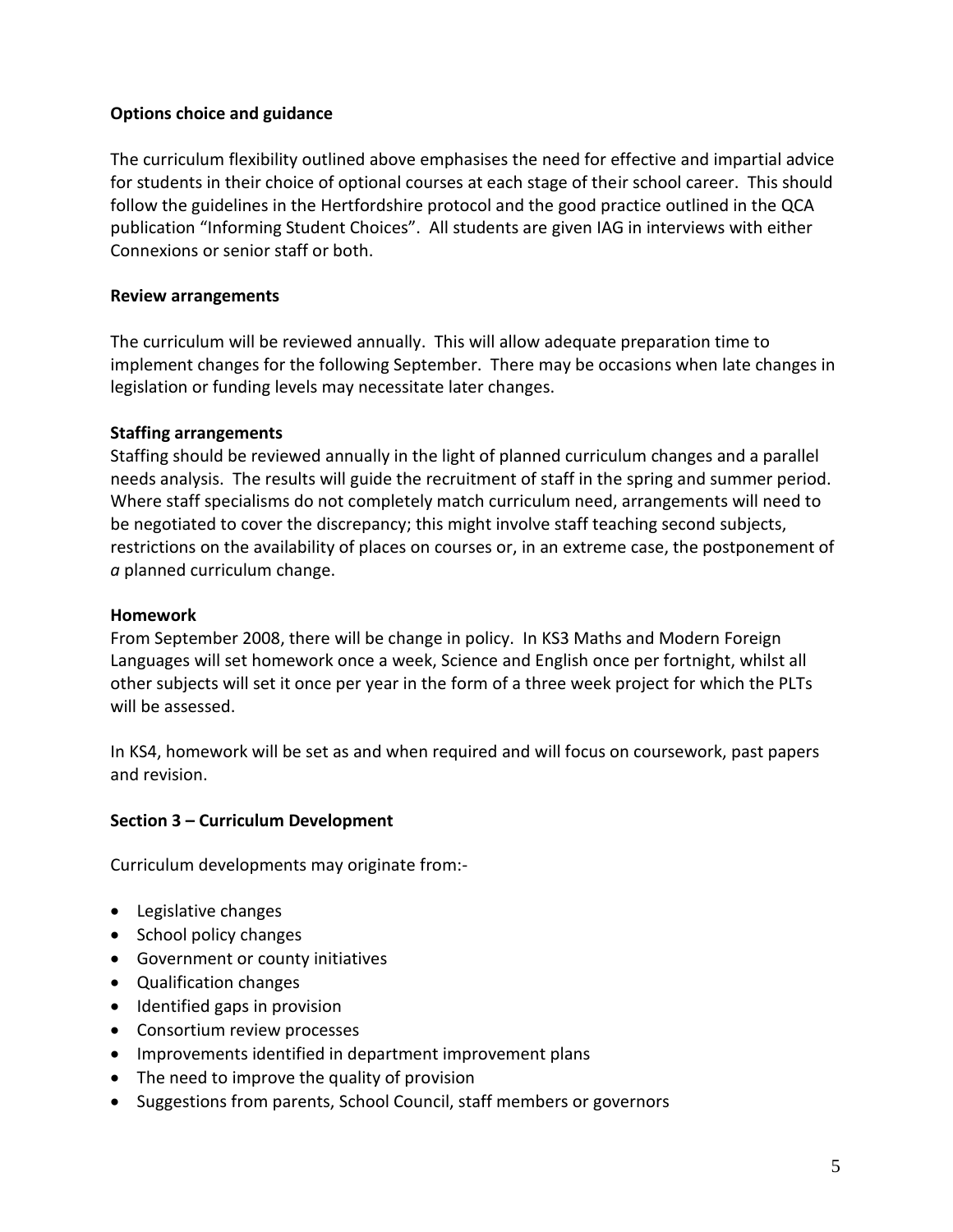All significant changes will need to be approved by SLT and major changes by the Governors' Curriculum Committee. Prior to such approval, the feasibility of proposals will need to be explored and outline implementation plans, developed with the Headteacher and any other relevant senior members of staff. Part of this planning is analysis that includes staffing, accommodation, training, start-up and running costs, and viability and student recruitment.

Once approval has been given, it will be the responsibility of SLT to ensure provision of the identified resources and of the relevant department to ensure the effective implementation.

## **Section 4 – Associated Policies**

This policy should be read in conjunction with school policies on

- Assessment, Recording and Reporting
- Learning and Teaching
- Behaviour for Learning
- Equal Opportunities
- Race Relations
- Special Needs
- Gifted & Talented
- Maths & Computing College status

It should also be read in the context of Dacorum 14-19 Education Collaboration agreements and protocols and relevant legislation and also East Dacorum 16-19 Partnership.

#### **Section 5 – Resources and Services**

#### **Resources and budgeting**

- It is the responsibility of SLT and the relevant governor committees to ensure the provision of teaching spaces, facilities, equipment and suitably qualified and experienced staff for each subject and curriculum area as far as is possible within the school's overall resources.
- Each subject department is provided with a formula-based "base budget" to provide for normal running expenses. The formula reflects t he number of pupils taught, the number of lessons taught and the age of the pupils. Allowance is also made for the level of consumables used within the subject, e.g. exercise books, chemicals, fabric, etc, as opposed to re-usable items, e.g. textbooks, equipment.

# **Timetabling**

- The timetable is a key enabling agent in delivering the curriculum.
- To provide suitable pupil groupings and time allocations within the constraints of staffing and budget will always be a challenge. It is the task of the timetable to provide the best mix of structures possible to enable effective curriculum delivery and to provide the most flexible student choice where appropriate. It is, nevertheless, the Art of the Possible and is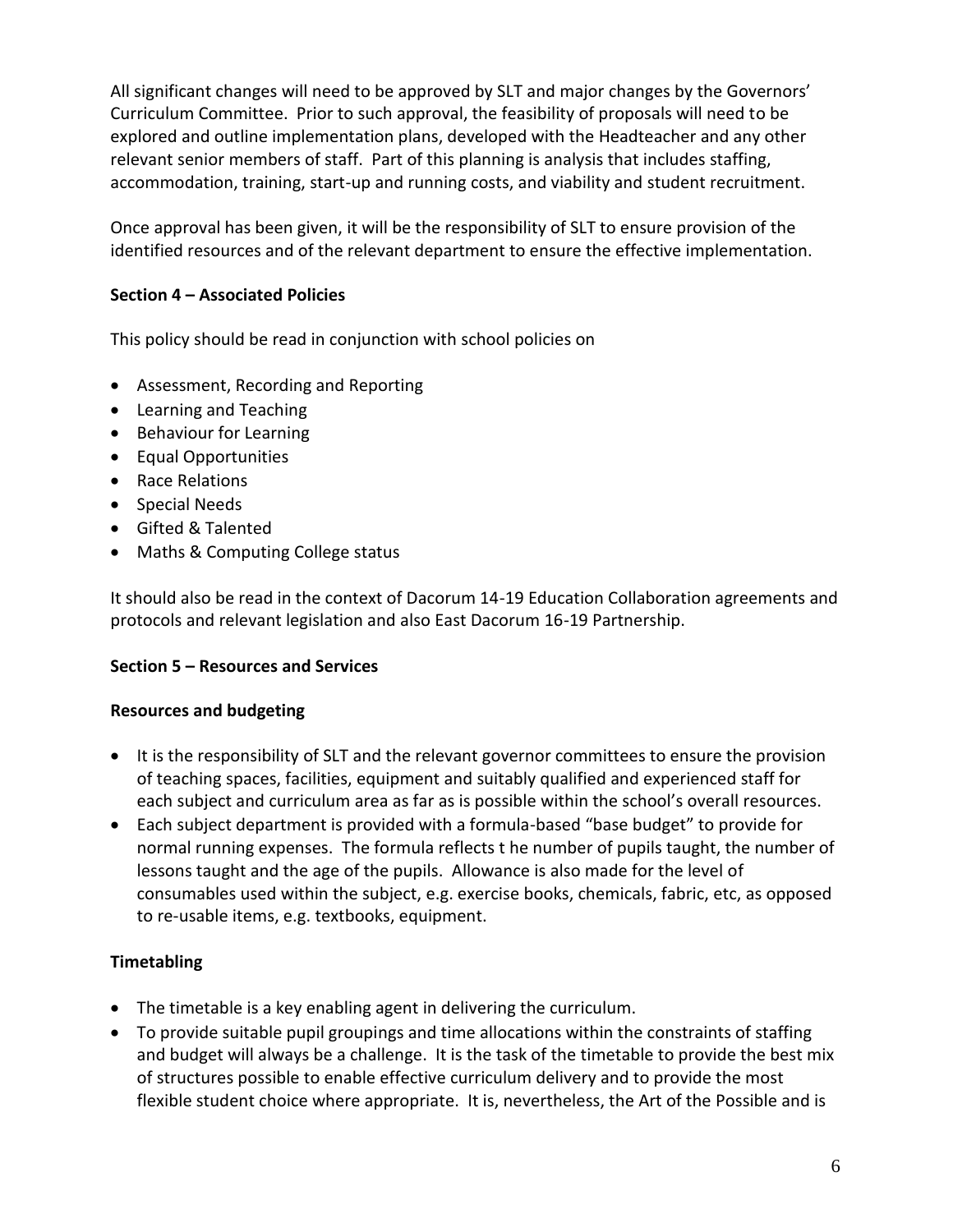essential that the inevitable compromises should not concentrate disadvantage on particular individuals, groups or subjects.

# **Staff**

- The Assistant Head: Curriculum will be responsible for identifying the need for subject teaching as part of the curriculum planning for the following academic year.
- Recruitment of suitably qualified staff and experienced staff is the responsibility of the Headteacher in conjunction with other members of SLT and the Governing Body.

# **CPD**

CPD needs will be identified through School and Department improvement Plans and through Performance Management and will be incorporated into the school's CPD arrangements and budget

## **Section 6 – Monitoring and Evaluation**

It will be the responsibility of SLT to monitor the operation of the policy as part of their general monitoring role. The major vehicles for doing so are itemized below:

Lesson observation

- All teaching staff will be observed teaching in accordance with the school's monitoring and performance management arrangements
- Compliance with the Curriculum Policy will be checked as part of these observations

# Work scrutiny

- Work scrutiny will be carried out regularly by SLT and by subject teams in accordance with the school's monitoring arrangements
- Marking of work in accordance with the school's policy and the implementation of subject arrangements for ensuring students are aware of their progress and how to progress further will be checked as part of work scrutiny

# Planner checks

- Planner checks should monitor the setting and reviewing of targets
- Student planner checks will be carried out weekly by form tutors for Years 7-11
- Year Heads and SLT will also carry out occasional random checks of planners

# Examination Performance Analysis

 This will be carried out in the Autumn Term and will be a key component in forming department improvement plans. It may suggest curriculum changes

SLT Links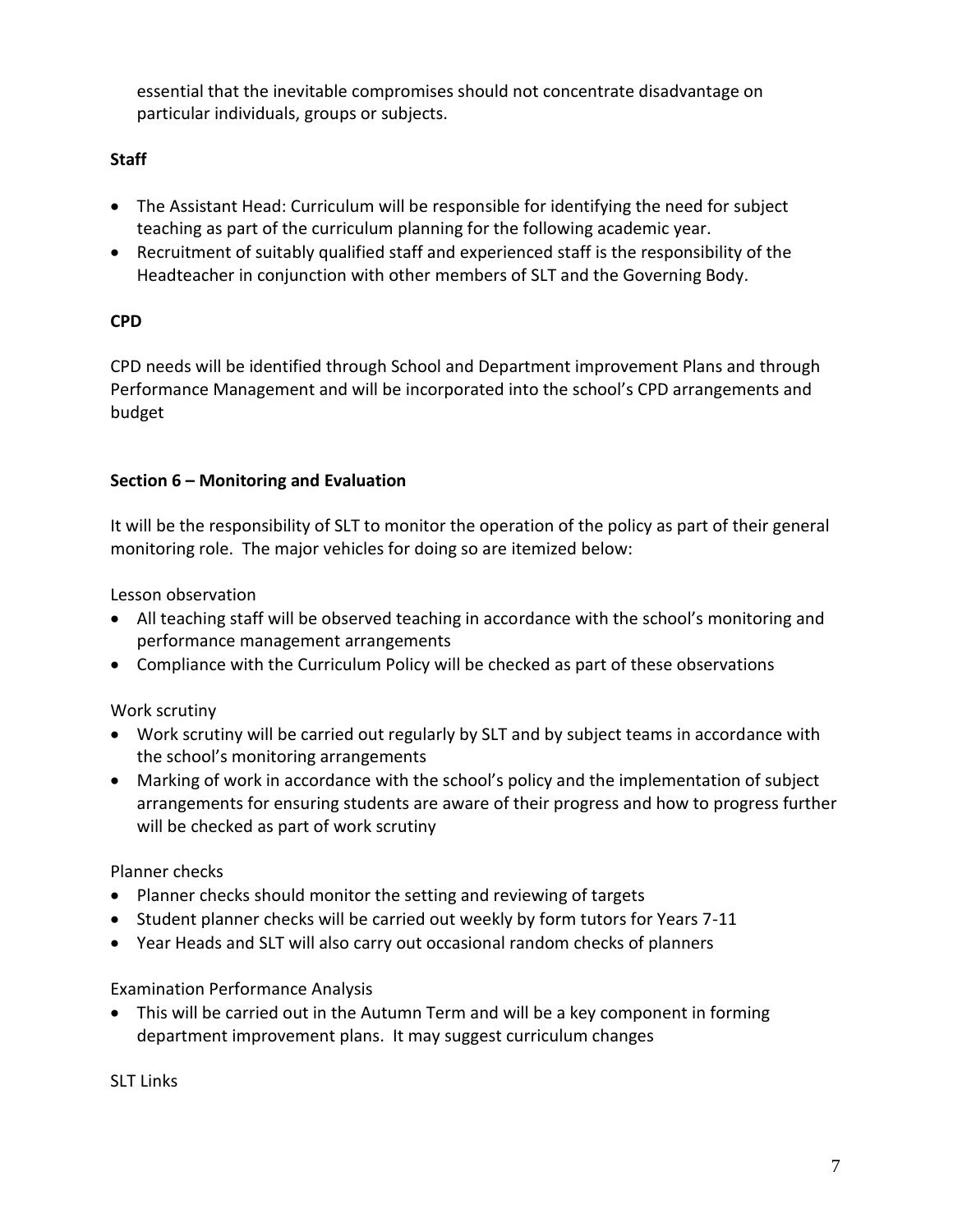Each subject and curriculum area will be assigned a link member of the School Leadership Team. Part of the SLT Link's role will be the monitoring of compliance with the Curriculum Policy

## Parental Feedback

 Monitoring will take account of feedback from parents from both questionnaires and discussion with groups or individuals

## Governor Visits

 Governors have agreed to make a minimum of two visits a year to the their link department and to write a report using the agreed pro forma

## **Section 7 – Curriculum Review**

Frequency of review

- The curriculum will be kept under constant review
- Changes may be instigated by SLT or by subject leaders
- Changes will typically be provoked by various aspects as explained in section 3

## Arrangements for review

- The arrangements for day and lesson times will be decided by the Governing Body, based on recommendations from SLT
- The overall structure of the curriculum, the allocation of time to subjects and timetable arrangements will be decided by SLT in consultation with relevant groups
- The detail of schemes of work will be agreed by subject teaching departments with the approval of the SLT Link and the Assistant Head: Curriculum
- Significant changes planned to any of these arrangements for the next academic year will be reported to the Curriculum Committee at their Autumn and/or Spring Term meeting

# Staff Consultation

 Department Heads will provide the major route for staff consultation, in conjunction with their departmental teams, but comments will also be invited from individual members of staff

# Parental Consultation

- Changes to the school day or week will be subject to statutory consultation.
- Parents will be given regular opportunities to comment on curriculum matters through the Governors' Annual Meeting for Parents and through surveys at Academic Review Days and other times

# Student Consultation

- Students will be consulted about major changes through the School or Year Councils
- The Student Council will be able to represent student views and suggest changes affecting the curriculum as with other matters

#### Governor Consultation